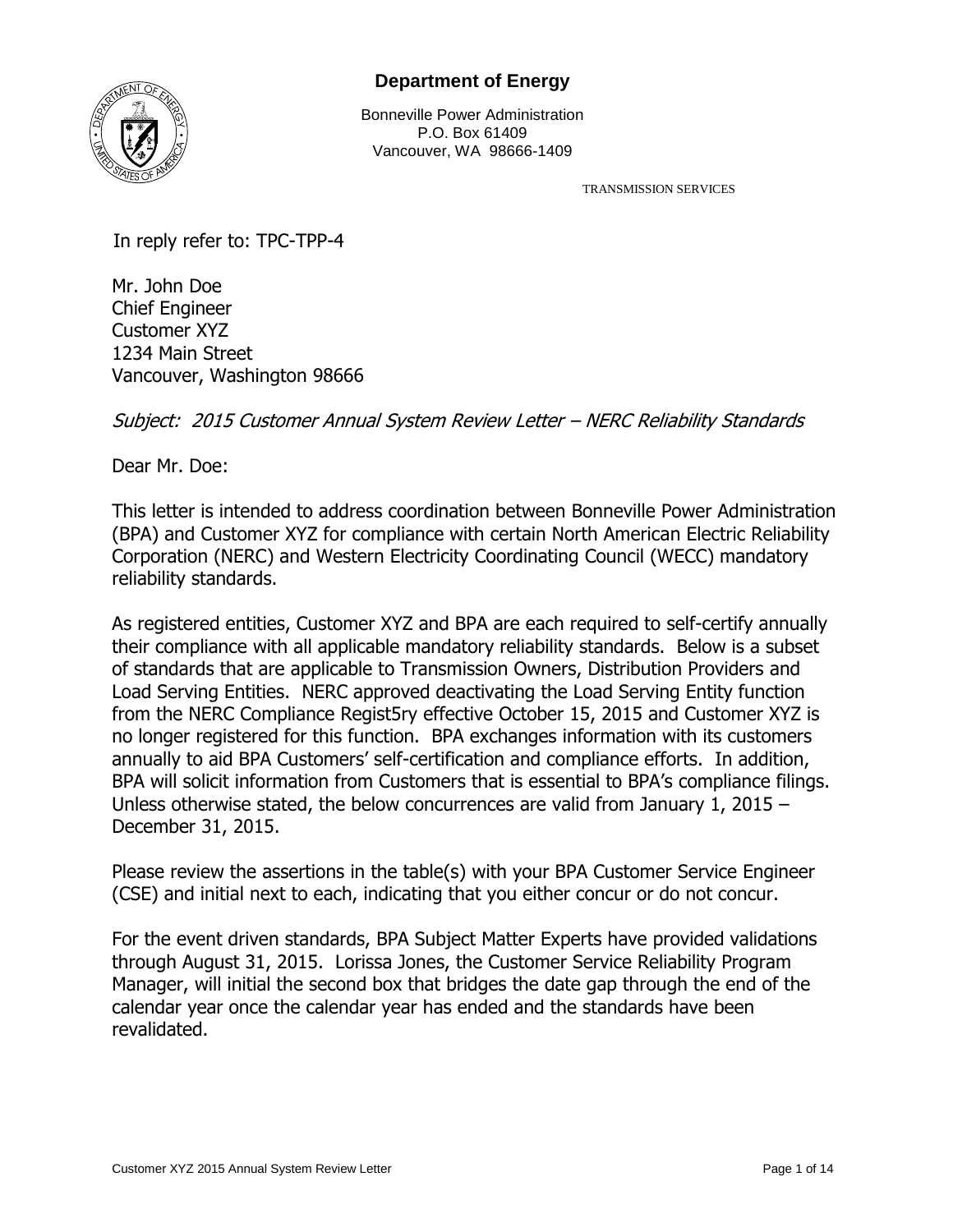| <b>Concur</b> | Do Not Concur   Standard(s) |                                                                                                         |
|---------------|-----------------------------|---------------------------------------------------------------------------------------------------------|
|               |                             | Customer XYZ is currently registered with WECC<br>as a Transmission Owner and Distribution<br>Provider. |

| <b>Concur</b> | <b>Do Not Concur</b> | Standard(s)                                                                                                                                                                                                                   |
|---------------|----------------------|-------------------------------------------------------------------------------------------------------------------------------------------------------------------------------------------------------------------------------|
|               |                      | <b>Metered Boundaries</b><br>BAL-005-0.2b - R1, R1.3                                                                                                                                                                          |
|               |                      | All of Customer XYZ's load is within the BPA's<br>Balancing Authority Area metered boundaries<br>with the exception of xxx, yyy, zzz which are<br>within XXX Other BA's metered boundaries to the<br>best of BPA's knowledge. |
|               |                      | Applicability:<br>R1-GOP, LSE, TOP                                                                                                                                                                                            |
|               |                      | $R1.3 - LSE$                                                                                                                                                                                                                  |

| Concur | <b>Do Not Concur</b> | Standard(s)                                                                                                                                                                                                                       |
|--------|----------------------|-----------------------------------------------------------------------------------------------------------------------------------------------------------------------------------------------------------------------------------|
|        |                      | <b>Cyber Security – Critical Cyber Asset</b><br><b>Identification</b><br><b>CIP-002-3 - All Requirements</b>                                                                                                                      |
|        |                      | BPA as the Planning Coordinator for Customer<br>XYZ has not identified any Customer XYZ assets<br>as critical to the derivation of Interconnection<br>Reliability Operating Limits (IROLs) and their<br>associated contingencies. |
|        |                      | Applicability: LSE, GOP, GO, TOP, TO, BA                                                                                                                                                                                          |

| <b>Concur</b> | <b>Do Not Concur</b> | Standard(s)                                                                                                                |
|---------------|----------------------|----------------------------------------------------------------------------------------------------------------------------|
|               |                      | <b>Physical Security</b>                                                                                                   |
|               |                      | <b>Enforceable:</b>                                                                                                        |
|               |                      | 10/01/15                                                                                                                   |
|               |                      | <b>CIP-014-2 - All Requirements</b>                                                                                        |
|               |                      | BPA as the Balancing Authority for Customer XYZ<br>has not identified any CIP-014-2 impacts<br>applicable to Customer XYZ. |
|               |                      | Applicability: TO, TOP (include only for TO customers)                                                                     |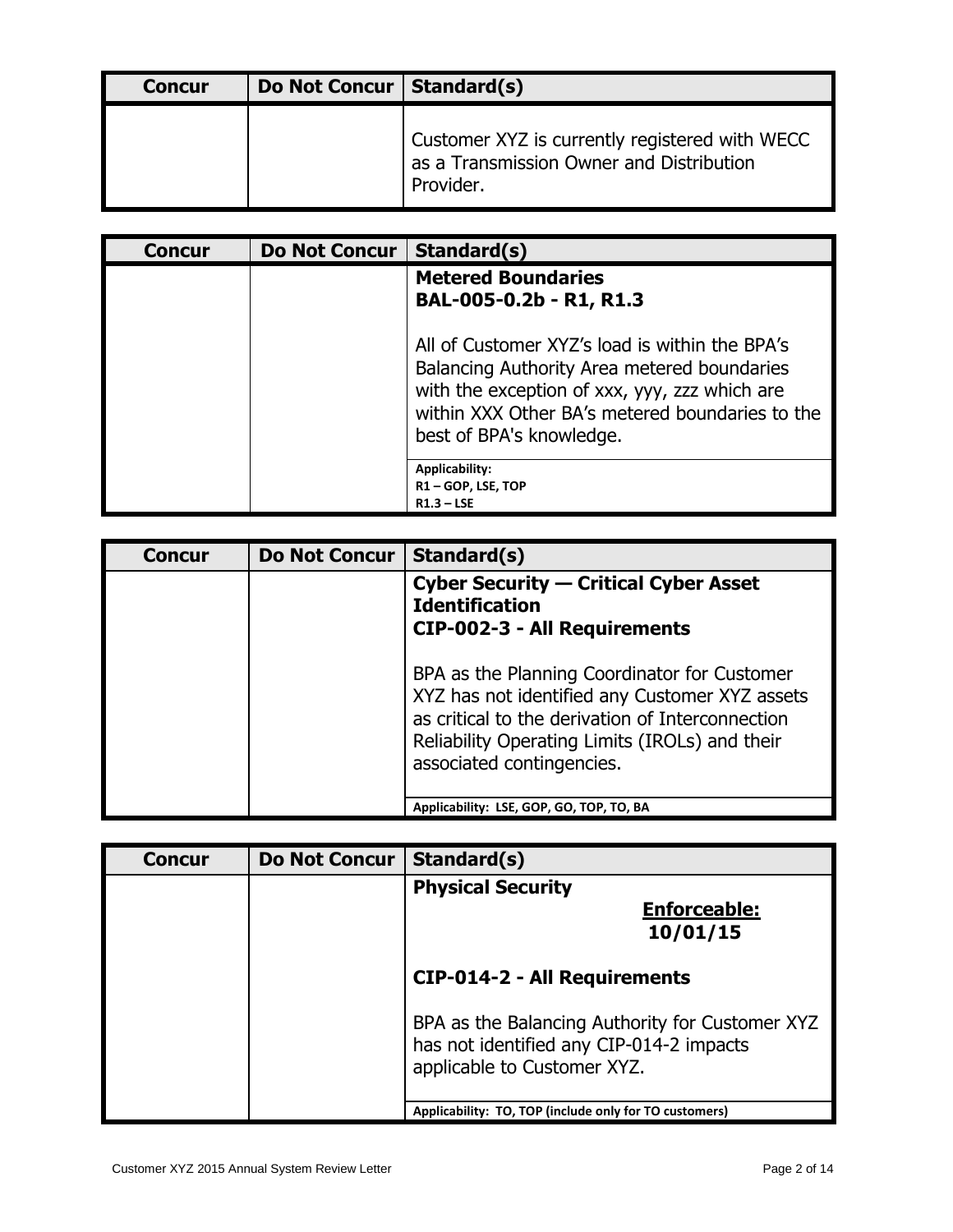| <b>Concur</b> | Do Not Concur | Standard(s)                                                                                                                                                                                                                                                                                                                                                                            |
|---------------|---------------|----------------------------------------------------------------------------------------------------------------------------------------------------------------------------------------------------------------------------------------------------------------------------------------------------------------------------------------------------------------------------------------|
|               |               | <b>Communications</b><br><b>Enforceable:</b><br>10/01/15                                                                                                                                                                                                                                                                                                                               |
|               |               | COM-001-2/2.1 R7, R11                                                                                                                                                                                                                                                                                                                                                                  |
|               |               | R7:<br>Each entity is responsible for ensuring they have<br>Interpersonal Communication capability with their<br>BA and TOP and for maintaining evidence of<br>compliance.                                                                                                                                                                                                             |
|               |               | R11:<br>In the event of an Interpersonal Communication<br>capability failure within the BPA Balancing<br>Authority, BPA requests that Customer XYZ<br>contact the dispatch center they normally work<br>with at one of the numbers below to arrange a<br>mutually agreeable communication alternative:<br>Dittmer Dispatch Center: 360-418-2281<br>Munro Dispatch Center: 509-465-1820 |
|               |               | Applicability: R7 - DP, R11 - DP, GOP                                                                                                                                                                                                                                                                                                                                                  |

| <b>Concur</b>                           | <b>Do Not Concur</b>                  | Standard(s)                                                                                                                                                                                                                             |
|-----------------------------------------|---------------------------------------|-----------------------------------------------------------------------------------------------------------------------------------------------------------------------------------------------------------------------------------------|
| $01/01/15 - 08/31/15$<br>(Event Driven) |                                       | <b>Capacity and Energy Emergencies</b><br>EOP-002-3.1 R9, R9.1                                                                                                                                                                          |
|                                         | 09/01/15 - 12/31/15<br>(Event Driven) | BPA and Customer XYZ concur that BPA did not<br>raise the service priority of an Interchange<br>Transaction from Priority 6 to Priority 7 and<br>Customer XYZ did not request an Energy<br>Emergency Alert during the reporting period. |
|                                         |                                       | <b>Applicability: LSE</b>                                                                                                                                                                                                               |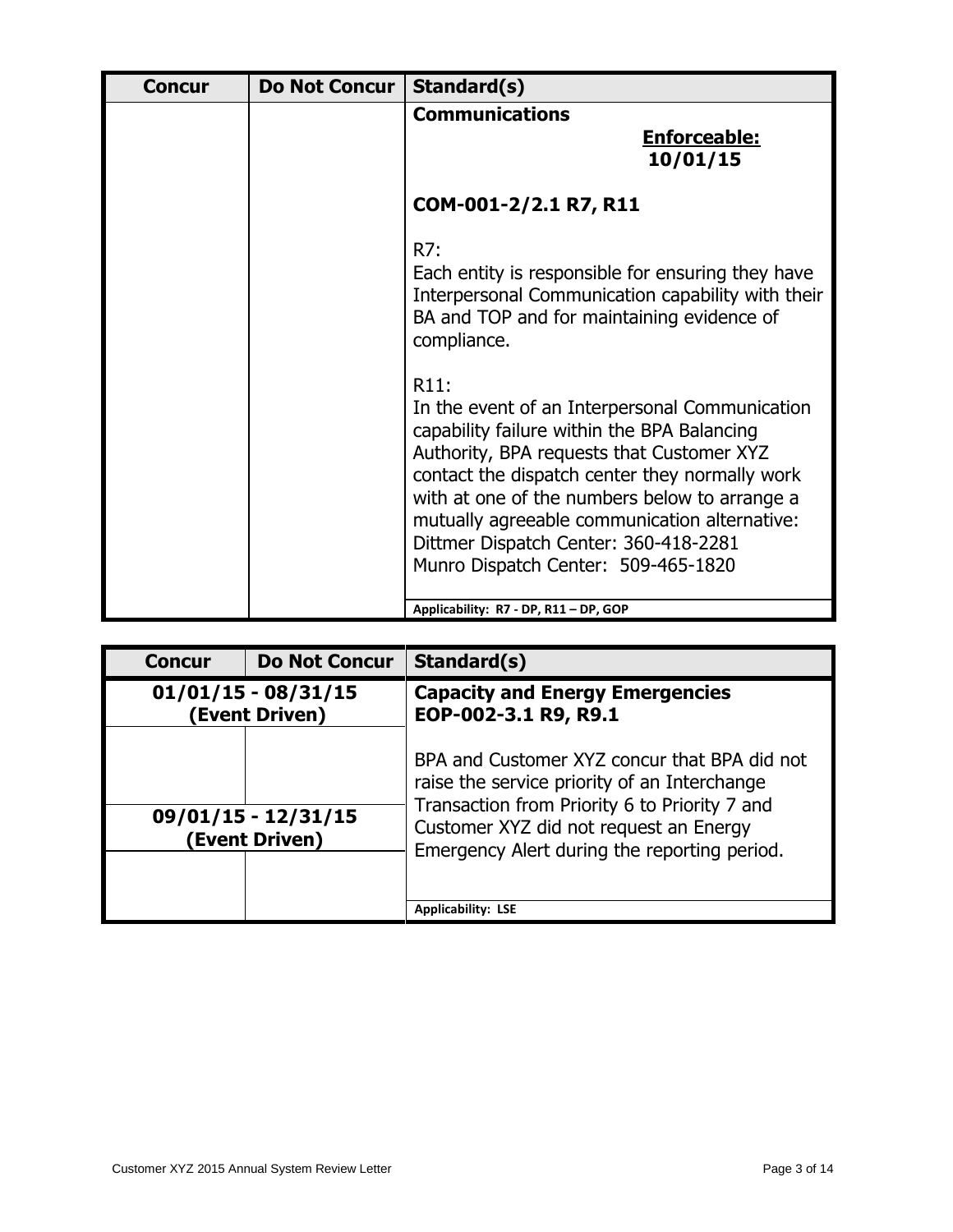| <b>Concur</b>                          | <b>Do Not Concur</b>  | Standard(s)                                                                                                |
|----------------------------------------|-----------------------|------------------------------------------------------------------------------------------------------------|
| $01/01/15 - 8/31/15$<br>(Event Driven) |                       | <b>Event Reporting</b><br>$EOP-004-2 - R2$                                                                 |
|                                        | $09/01/15 - 12/31/15$ | BPA concurs that there were no event reports<br>required for the BPA system applicable to<br>Customer XYZ. |
| (Event Driven)                         |                       |                                                                                                            |
|                                        |                       |                                                                                                            |
|                                        |                       | Applicability: BA, DP, GO, GOP, RC, TO, TOP                                                                |

| <b>Concur</b>                           | <b>Do Not Concur</b> | Standard(s)                                                                         |
|-----------------------------------------|----------------------|-------------------------------------------------------------------------------------|
| $01/01/15 - 08/31/15$<br>(Event Driven) |                      | <b>Facility Connection Requirements</b>                                             |
|                                         |                      | $FAC-001-1 - R1, R3, R4$                                                            |
|                                         |                      | BPA concurs that Customer XYZ has not                                               |
| 09/01/15 - 12/31/15<br>(Event Driven)   |                      | interconnected any new facilities to the BPA<br>system during the reporting period. |
|                                         |                      | Applicability:<br>R1. R4 - TO<br><b>R3-GO, TO</b>                                   |

| <b>Concur</b> | <b>Do Not Concur</b> | Standard(s)                                                                                                                                                                                                                               |
|---------------|----------------------|-------------------------------------------------------------------------------------------------------------------------------------------------------------------------------------------------------------------------------------------|
|               |                      | <b>Transmission Maintenance</b><br>FAC-501-WECC-1 - All Requirements                                                                                                                                                                      |
|               |                      | Customer XYZ does not have any facilities<br>necessary for System Operating Limits associated<br>with each of the transmission paths identified in<br>the table titled "Major WECC Transfer Paths in the<br><b>Bulk Electric System."</b> |
|               |                      | Applicability: TO                                                                                                                                                                                                                         |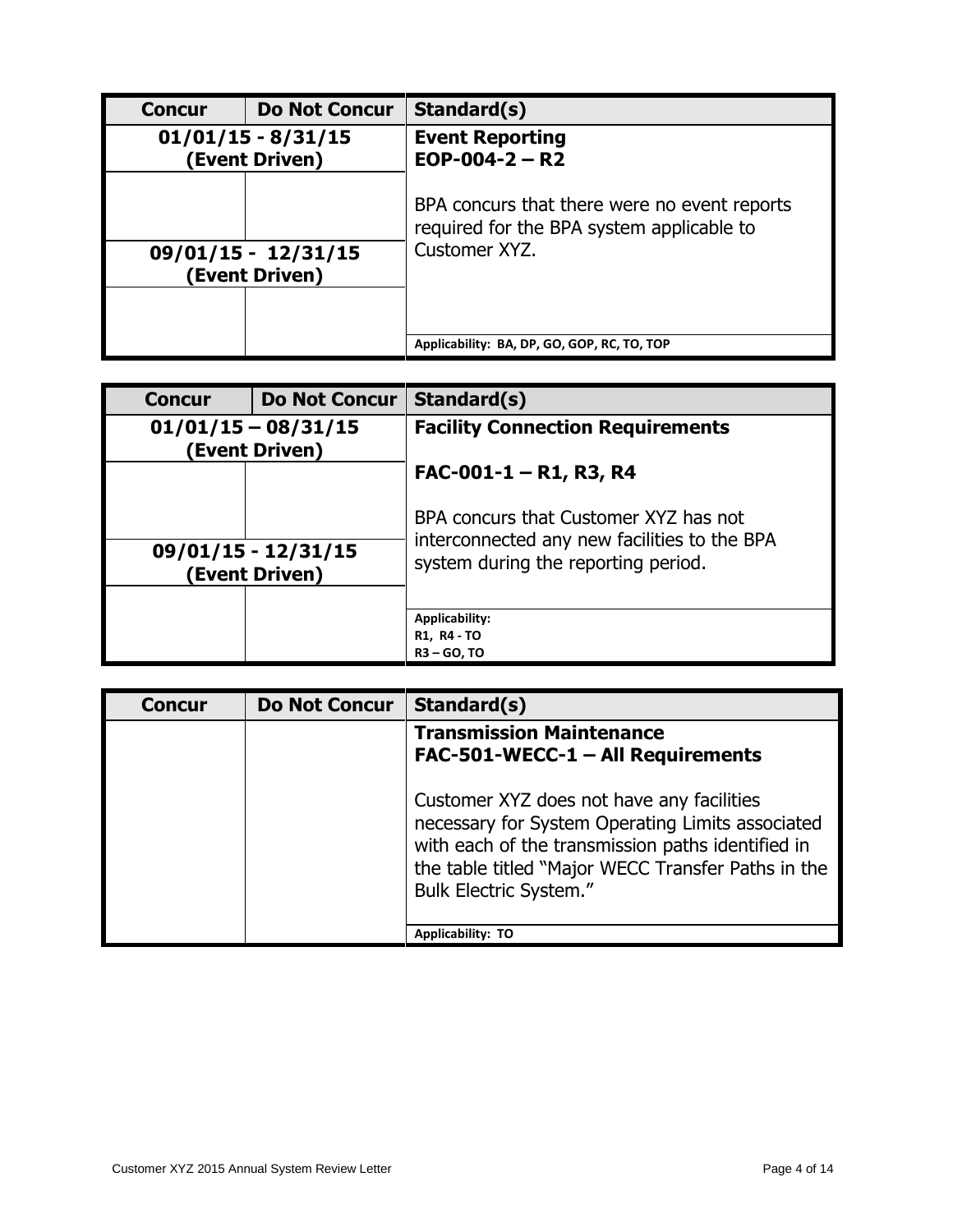| <b>Concur</b>                           | <b>Do Not Concur</b> | Standard(s)                                                                 |
|-----------------------------------------|----------------------|-----------------------------------------------------------------------------|
| $01/01/15 - 08/31/15$<br>(Event Driven) |                      | <b>Reliability Coordination - Responsibilities</b><br>and Authorities       |
|                                         |                      | <b>IRO-001-1.1 R8</b><br>BPA did not convey any reliability directives from |
| $09/01/15 - 12/31/15$<br>(Event Driven) |                      | the RC to Customer XYZ in 2015.                                             |
|                                         |                      | Applicability: PSE, LSE, GOP, BA, TOP                                       |

| <b>Concur</b>                           | <b>Do Not Concur</b> | Standard(s)                                                               |
|-----------------------------------------|----------------------|---------------------------------------------------------------------------|
| $01/01/15 - 08/31/15$<br>(Event Driven) |                      | <b>Reliability Coordination - Current Day</b><br><b>Operations</b>        |
|                                         |                      | IRO-005-3.1a - R10<br>For Customer XYZ's facilities, BPA has operated the |
| 09/01/15 - 12/31/15<br>(Event Driven)   |                      | BES to the most limiting parameter.                                       |
|                                         |                      | Applicability: BA, GOP, LSE, PSE, TOP, TSP                                |

| <b>Concur</b> | <b>Do Not Concur</b> | Standard(s)                                                                                                                                                                                                                                                                                                                                                                                                                                 |
|---------------|----------------------|---------------------------------------------------------------------------------------------------------------------------------------------------------------------------------------------------------------------------------------------------------------------------------------------------------------------------------------------------------------------------------------------------------------------------------------------|
|               |                      | <b>Capacity Benefit Margin</b><br><b>MOD-004-1 - All Requirements</b>                                                                                                                                                                                                                                                                                                                                                                       |
|               |                      | As a Transmission Service Provider, BPA does not<br>maintain Capacity Benefit Margin; therefore, the<br>requirements of NERC Standard MOD-004-1 are<br>not pertinent. BPA does not set aside firm transfer<br>capability as CBM on any of its paths or flowgates<br>in its service territory for any LSE or Resource<br>Planner in its service territory, thus, this standard<br>does not apply to LSE's within BPA's service<br>territory. |
|               |                      | Applicability: LSE, BA                                                                                                                                                                                                                                                                                                                                                                                                                      |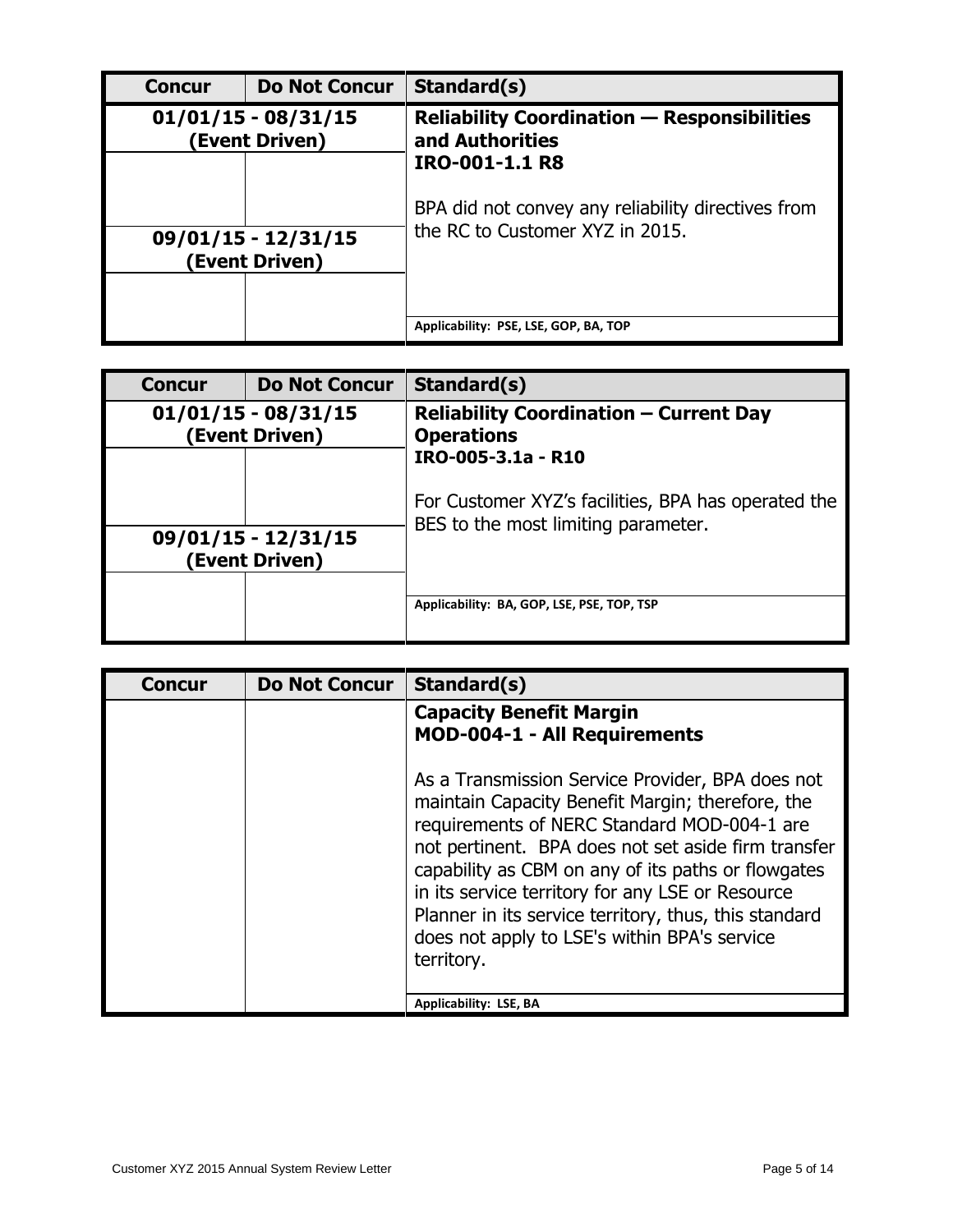| Concur | <b>Do Not Concur</b> | Standard(s)                                                                                                                                                                 |
|--------|----------------------|-----------------------------------------------------------------------------------------------------------------------------------------------------------------------------|
|        |                      | <b>Steady-State Data for Modeling and</b><br><b>Simulation of the Interconnected</b><br><b>Transmission System</b><br>MOD-010-0 - All Requirements                          |
|        |                      | <b>Dynamics Data for Modeling and Simulation</b><br>of the Interconnected Transmission System<br>MOD-012-0 - All Requirements                                               |
|        |                      | BPA concurs that Customer XYZ has provided<br>information as required by these standards. If<br>any additional data validation is needed, BPA will<br>contact Customer XYZ. |
|        |                      | Applicability: TO, GO                                                                                                                                                       |

| <b>Concur</b> | <b>Do Not Concur</b> | Standard(s)                                                                                                                                                                                                                                                                                                               |
|---------------|----------------------|---------------------------------------------------------------------------------------------------------------------------------------------------------------------------------------------------------------------------------------------------------------------------------------------------------------------------|
|               |                      | <b>Aggregated Actual and Forecast Demands</b><br>and Net Energy for Load<br>$MOD-017-0.1 - All Requirements$                                                                                                                                                                                                              |
|               |                      | <b>Treatment of Nonmember Demand Data</b><br>and How Uncertainties are Addressed in the<br><b>Forecasts of Demand and Net Energy for</b><br><b>Load</b><br>MOD-018-0 - All Requirements                                                                                                                                   |
|               |                      | Customer XYZ has actively participated in BPA's<br>Load Forecasting process by either working with<br>the Load Forecasting Analyst when requested, or<br>by responding to the appropriate WECC document<br>as described in the attached document.<br>Customer XYZ has met the obligations required in<br>these standards. |
|               |                      | <b>Applicability: LSE</b>                                                                                                                                                                                                                                                                                                 |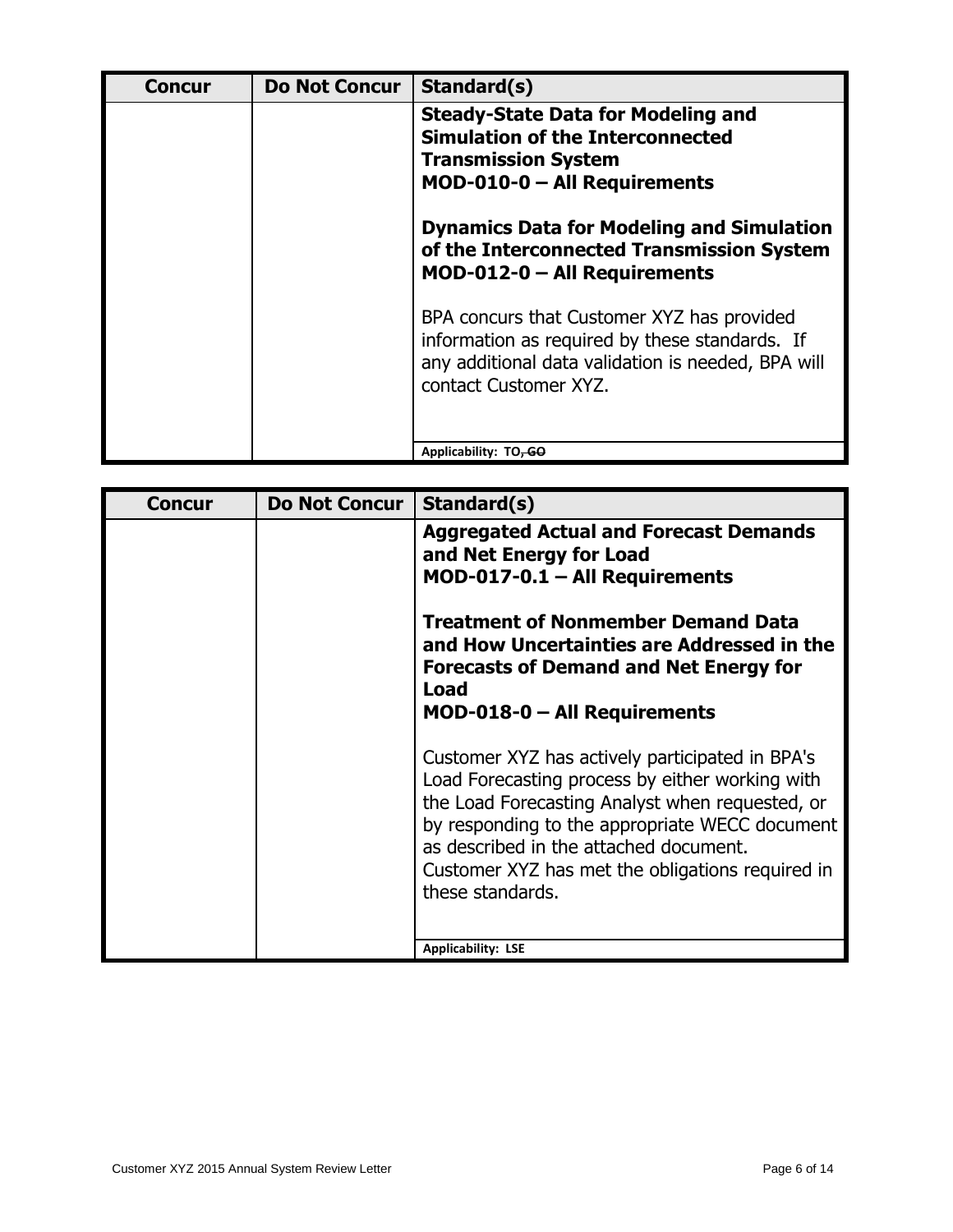| <b>Concur</b> | <b>Do Not Concur</b> | Standard(s)                                                                                                                                                                                                                                                                                                                                                                                                                                                                                                                                                                                                                                                                                                                                                                                                                                         |
|---------------|----------------------|-----------------------------------------------------------------------------------------------------------------------------------------------------------------------------------------------------------------------------------------------------------------------------------------------------------------------------------------------------------------------------------------------------------------------------------------------------------------------------------------------------------------------------------------------------------------------------------------------------------------------------------------------------------------------------------------------------------------------------------------------------------------------------------------------------------------------------------------------------|
|               |                      | <b>Reporting of Interruptible Demands and</b><br><b>Direct Control Load Management</b><br>MOD-019-0.1 - All Requirements                                                                                                                                                                                                                                                                                                                                                                                                                                                                                                                                                                                                                                                                                                                            |
|               |                      | <b>Providing Interruptible Demands and Direct</b><br><b>Control Load Management Data to System</b><br><b>Operators and Reliability Coordinators</b><br>MOD-020-0 - All Requirements                                                                                                                                                                                                                                                                                                                                                                                                                                                                                                                                                                                                                                                                 |
|               |                      | <b>Documentation of the Accounting</b><br><b>Methodology for the Effects of Demand-</b><br><b>Side Management in Demand and Energy</b><br><b>Forecasts</b><br>MOD-021-1 - All Requirements                                                                                                                                                                                                                                                                                                                                                                                                                                                                                                                                                                                                                                                          |
|               |                      | BPA collects general information on customer<br>(Load-Serving Entity (LSE)) Direct Control Load<br>Management (DCLM), Demand-Side Management<br>(DSM), Interruptible Demands, and rate making<br>activities and practices consistent with NERC<br>Standard MOD-016-1.1 and the WECC Data<br>Collection Manual. BPA does not collect program-<br>specific details. BPA sometimes implements with<br>the applicable LSE, DCLM and controllable DSM<br>field tests, pilot projects, research, and<br>demonstration projects. BPA does not implement<br>any such projects for commercial, reliability, or<br>operating purposes. Therefore, no adjustment for<br>BPA DCLM programs, controllable DSM measures,<br>or Interruptible Demands occurs in the forecasts<br>of BPA Peak Demand, under NERC Standards<br>MOD-019-0.1, MOD-020-0, or MOD-021-1. |
|               |                      | NERC Standard MOD-021-1 also requests<br>information about our Energy forecasts. BPA<br>does adjust its near-term and longer-term Energy<br>forecasts to account for the energy effects of BPA<br>and LSE (BPA Power customer) conservation and<br>energy efficiency-related DSM programs.<br><b>Applicability: LSE</b>                                                                                                                                                                                                                                                                                                                                                                                                                                                                                                                             |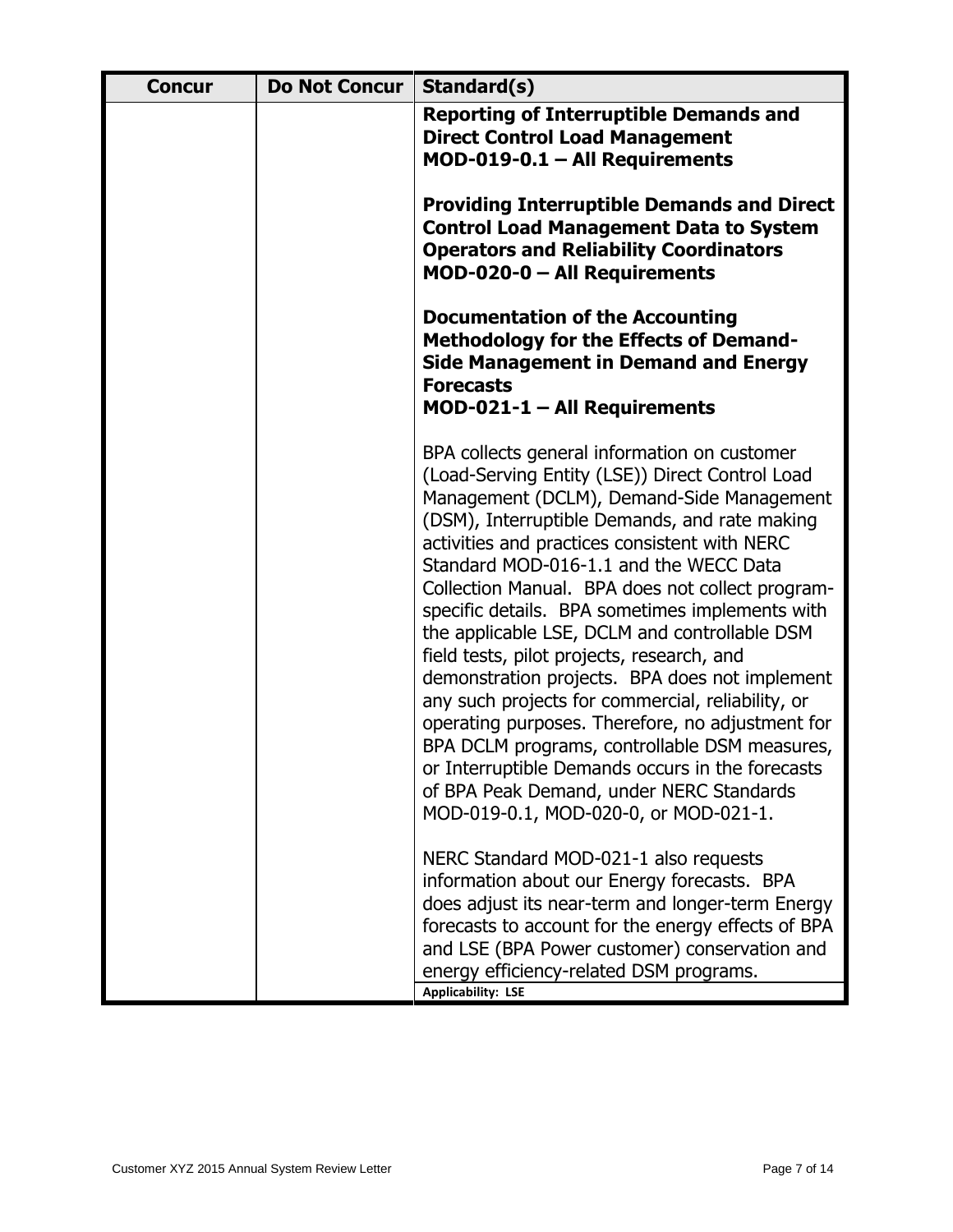| <b>Concur</b> | <b>Do Not Concur</b> | Standard(s)                                                                                                                                                                                                                                                                                                                                                   |
|---------------|----------------------|---------------------------------------------------------------------------------------------------------------------------------------------------------------------------------------------------------------------------------------------------------------------------------------------------------------------------------------------------------------|
|               |                      | <b>Underfrequency Load Shedding (UFLS)</b>                                                                                                                                                                                                                                                                                                                    |
|               |                      | <b>Automatic Underfrequency Load Shedding</b>                                                                                                                                                                                                                                                                                                                 |
|               |                      | <b>Enforceable:</b><br><b>PRC-006-1</b><br>$10/01/13 - 09/30/15$<br><b>R8, R9, R10</b><br><b>Enforceable:</b><br><b>PRC-006-2</b><br>10/01/15<br><b>R8, R9, R10</b>                                                                                                                                                                                           |
|               |                      | <b>Implementation and Documentation of</b><br><b>Underfrequency Load Shedding Equipment</b><br><b>Maintenance Program</b><br>PRC-008-0 - All Requirements                                                                                                                                                                                                     |
|               |                      | Customer XYZ is an inactive participant and does<br>not have any UFLS equipment that is included in<br>BPA's UFLS program. BPA is the UFLS program<br>owner for the BPA Balancing Authority Area. BPA<br>has armed load as needed to meet WECC/NWPP<br>UFLS program requirements. BPA concurs that<br>these standards are not implemented at<br>Customer XYZ. |
|               |                      | Applicability:<br>PRC-006-1/2 - PC, TO, DP<br>PRC-008-0 - DP, TO                                                                                                                                                                                                                                                                                              |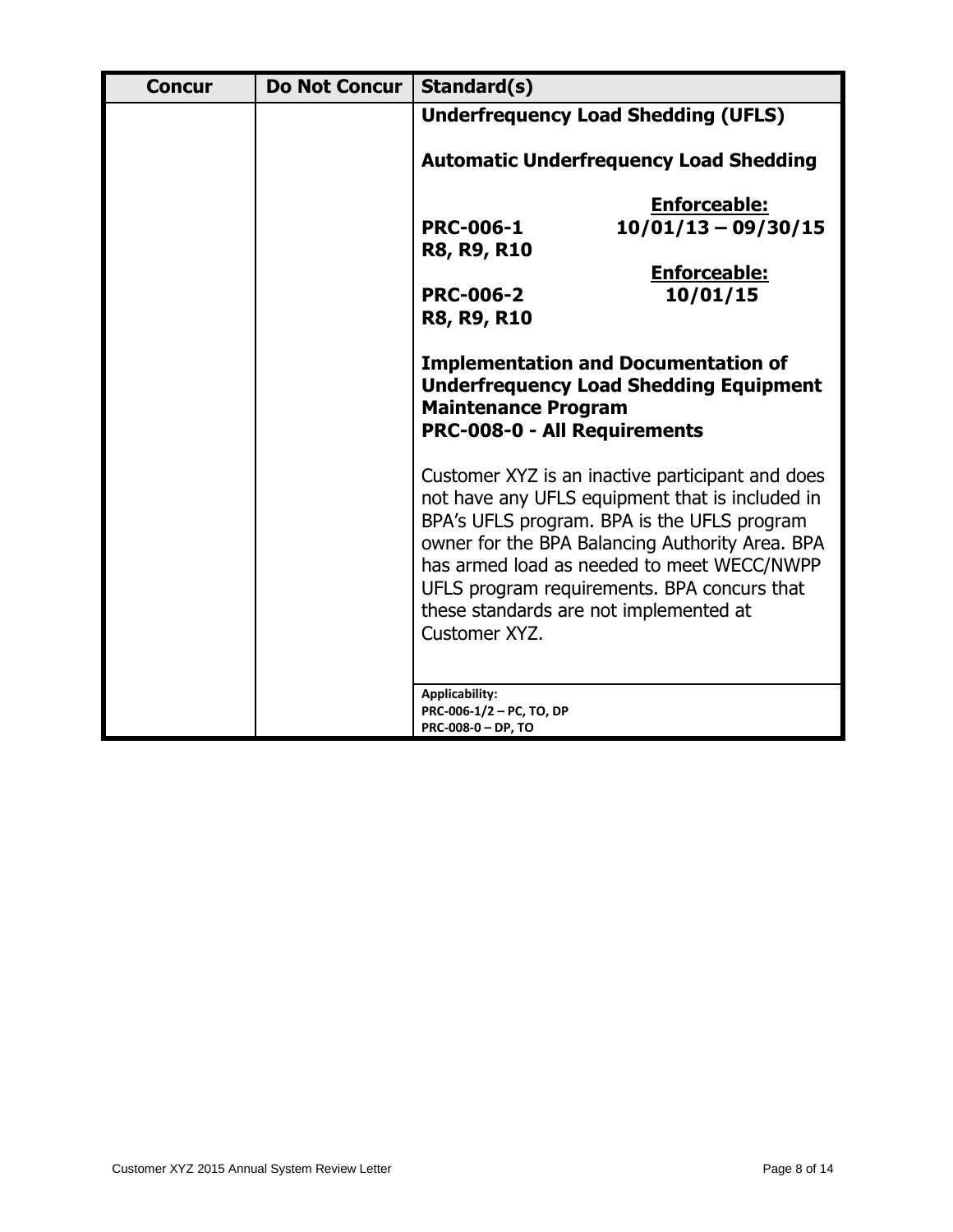| <b>Concur</b> | Do Not Concur | Standard(s)                                                                                                                                                                                                                                                                                    |
|---------------|---------------|------------------------------------------------------------------------------------------------------------------------------------------------------------------------------------------------------------------------------------------------------------------------------------------------|
|               |               | <b>Undervoltage Load Shedding (UVLS)</b>                                                                                                                                                                                                                                                       |
|               |               | Technical Assessment of the Design and<br>Effectiveness of Undervoltage Load Shedding<br>Program<br><b>PRC-010-0 - All Requirements</b>                                                                                                                                                        |
|               |               | Undervoltage Load Shedding System Maintenance<br>and Testing<br><b>PRC-011-0 - All Requirements</b>                                                                                                                                                                                            |
|               |               | Under-Voltage Load Shedding Program Data<br><b>PRC-021-1 - All Requirements</b>                                                                                                                                                                                                                |
|               |               | Under-Voltage Load Shedding Program<br>Performance<br><b>PRC-022-1 - All Requirements</b>                                                                                                                                                                                                      |
|               |               | Customer XYZ is an inactive participant and does<br>not have any UVLS equipment that is included in<br>any UVLS schemes in BPA's Balancing Authority<br>Area. BPA arms load as needed to mitigate any<br>UVLS issues. BPA concurs that these standards<br>are not implemented at Customer XYZ. |
|               |               | <b>Applicability:</b><br>PRC-010-0 - DP, LSE, TOP, TO<br>PRC-011-0 - DP, TO<br>PRC-021-1 - DP, TO<br>PRC-022-1 - DP, LSE, TOP                                                                                                                                                                  |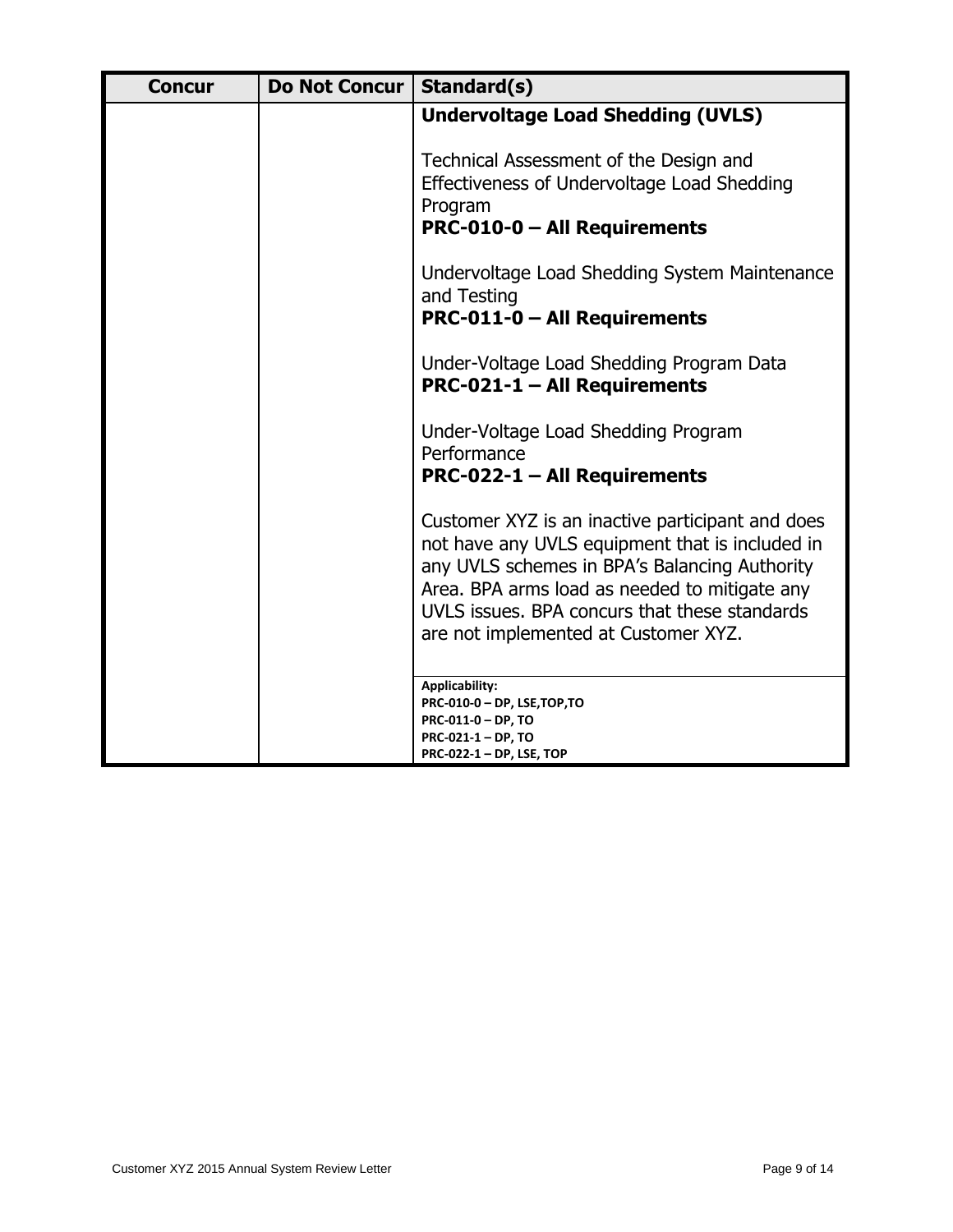| <b>Concur</b> | <b>Do Not Concur</b> | Standard(s)                                                                                                             |
|---------------|----------------------|-------------------------------------------------------------------------------------------------------------------------|
|               |                      | <b>Protection System and Remedial Action</b><br><b>Scheme Misoperation</b>                                              |
|               |                      | <b>PRC-004-WECC-1 - All Requirements</b>                                                                                |
|               |                      | <b>Special Protection System Data and</b><br><b>Documentation</b><br><b>PRC-015-0 - All Requirements</b>                |
|               |                      | <b>Special Protection System Misoperations</b><br>$PRC-016-0.1 - All Requirements$                                      |
|               |                      | <b>Special Protection System Maintenance and</b><br>Testing<br><b>PRC-017-0 - All Requirements</b>                      |
|               |                      | BPA concurs that Customer XYZ does not have<br>any qualified WECC RAS Schemes nor are they on<br>a WECC qualified path. |
|               |                      | <b>Applicability:</b><br>PRC-004-WECC-1 - GO, TO<br>PRC-015-0 /PRC-016-0.1/PRC-017-0 - DP, GO, TO                       |

| <b>Concur</b> | <b>Do Not Concur</b> | Standard(s)                                                                                                                    |
|---------------|----------------------|--------------------------------------------------------------------------------------------------------------------------------|
|               |                      | <b>Transmission Relay Loadability</b>                                                                                          |
|               |                      | <b>PRC-023-2 R1</b>                                                                                                            |
|               |                      | <b>PRC-023-3</b><br>(All Requirements)                                                                                         |
|               |                      | BPA has determined per R6 of PRC-023-3 that<br>Customer XYZ does not have qualified assets<br>applicable to relay loadability. |
|               |                      | Applicability: PRC-023-2 R1 - DP, GO, TO;                                                                                      |
|               |                      | PRC-023-3 - DP, GO, TO, PC                                                                                                     |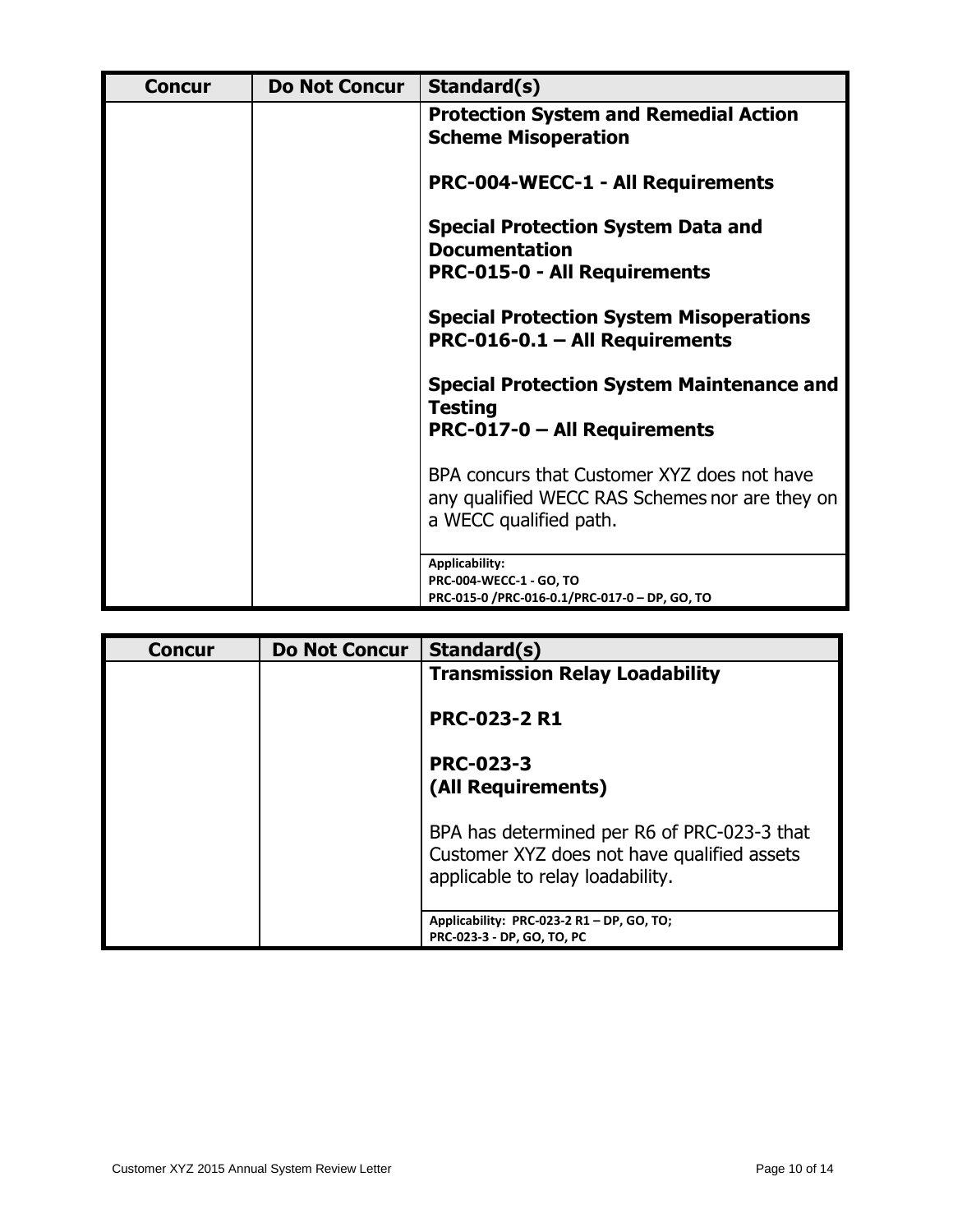| <b>Concur</b>                           | <b>Do Not</b><br><b>Concur</b> | Standard(s)                                                              |
|-----------------------------------------|--------------------------------|--------------------------------------------------------------------------|
| $01/01/15 - 08/31/15$<br>(Event Driven) |                                | <b>Reliability Responsibilities and Authorities</b><br>TOP-001-1a R4     |
|                                         |                                | BPA did not issue any reliability directives to<br>Customer XYZ in 2015. |
| 09/01/15 - 12/31/15<br>(Event Driven)   |                                |                                                                          |
|                                         |                                | Applicability:<br>$R4 - DP$ . LSE                                        |

| <b>Concur</b> | <b>Do Not Concur</b> | Standard(s)                                                                                                                                                                                                                                                                                                                                                                                                                                                                                                                                                                                                            |
|---------------|----------------------|------------------------------------------------------------------------------------------------------------------------------------------------------------------------------------------------------------------------------------------------------------------------------------------------------------------------------------------------------------------------------------------------------------------------------------------------------------------------------------------------------------------------------------------------------------------------------------------------------------------------|
|               |                      | <b>Normal Operations Planning</b><br>TOP-002-2.1b R3                                                                                                                                                                                                                                                                                                                                                                                                                                                                                                                                                                   |
|               |                      | <b>Directly Connected:</b>                                                                                                                                                                                                                                                                                                                                                                                                                                                                                                                                                                                             |
|               |                      | For all points other than xxx, yyy, zzz,<br>Customer XYZ coordinates current day, next<br>day and seasonal activities with BPA by<br>annually actively participating in the MOD-017<br>and MOD-018 data submission and OATT<br>filing processes by reviewing and submitting<br>data for loads and resources.                                                                                                                                                                                                                                                                                                           |
|               |                      | <b>Transfer Points:</b><br>Xxx, yyy, zzz, Customer XYZ coordinates<br>current day, next day and seasonal operations<br>with BPA by participating in the MOD-017 and<br>MOD-018 data submission by reviewing and<br>submitting data for loads and resources, and<br>by submitting required information to the<br>Customer Data Entry (CDE) portal. BPA<br>communicates a plan including Customer XYZ<br>s load to Other Entity BA consistent with e-<br>tagging requirements in transmission<br>contracts and the WECC preschedule<br>calendar, and sends Other Entity BA an<br>annual forecast of Customer XYZ's load. |
|               |                      | <b>Applicability: LSE</b>                                                                                                                                                                                                                                                                                                                                                                                                                                                                                                                                                                                              |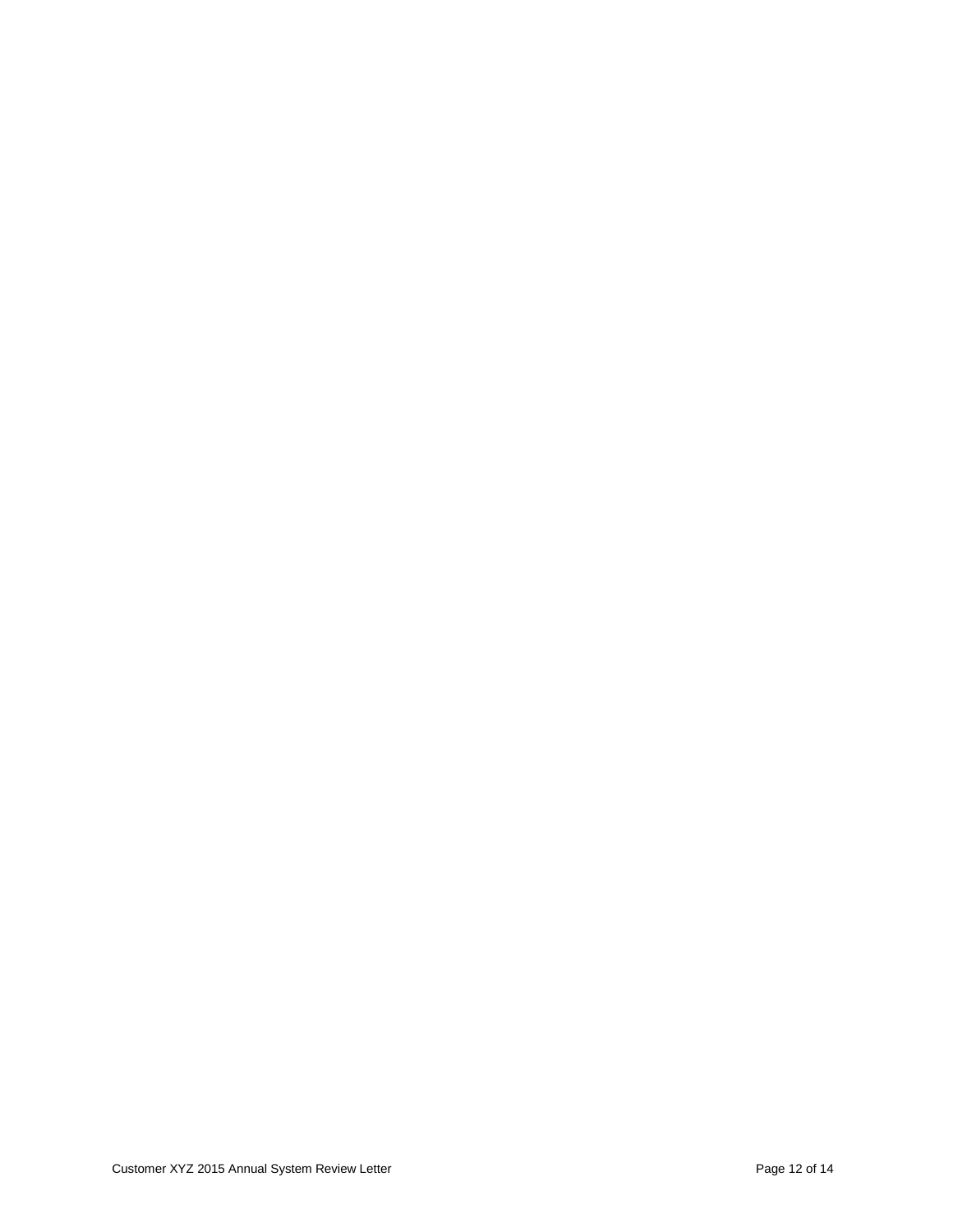Once Customer XYZ has completed the review and initialed either concurrence or nonconcurrence with the items identified in the tables above, please have the Customer XYZ authorizing official sign the original where indicated below. The fully executed original should then be sent to BPA at one of the following addresses:

Return signed original to: U.S. Department of Energy Bonneville Power Administration ATTN: Kelly Johnson, TPC/TPP-4 P.O. Box 61409 Vancouver, WA 98666-1409

Or, if by overnight mail:

U.S. Department of Energy Bonneville Power Administration ATTN: Kelly Johnson, TPC/TPP-4 905 NE 11th Avenue Portland, OR 97232 Phone: (360) 619-6723

If you have any additional questions, please coordinate with your BPA Customer Service Engineer at 360-418-8777. A copy of the fully executed letter will be sent back to Customer XYZ. Additionally, an updated signed copy of this letter will be provided to Customer XYZ by January 31, 2016, to address any of the "Event Driven" standards and requirements if applicable.

## U.S. DEPARTMENT OF ENERGY BONNEVILLE POWER ADMINISTRATION

| Approved<br>By:     |                                                          |
|---------------------|----------------------------------------------------------|
| Name/Title:         | Kelly G. Johnson - Manager, Customer Service Engineering |
| Date:               |                                                          |
| <b>CUSTOMER XYZ</b> |                                                          |
| Approved<br>By:     |                                                          |
| Name/Title:         |                                                          |
| Date:               |                                                          |